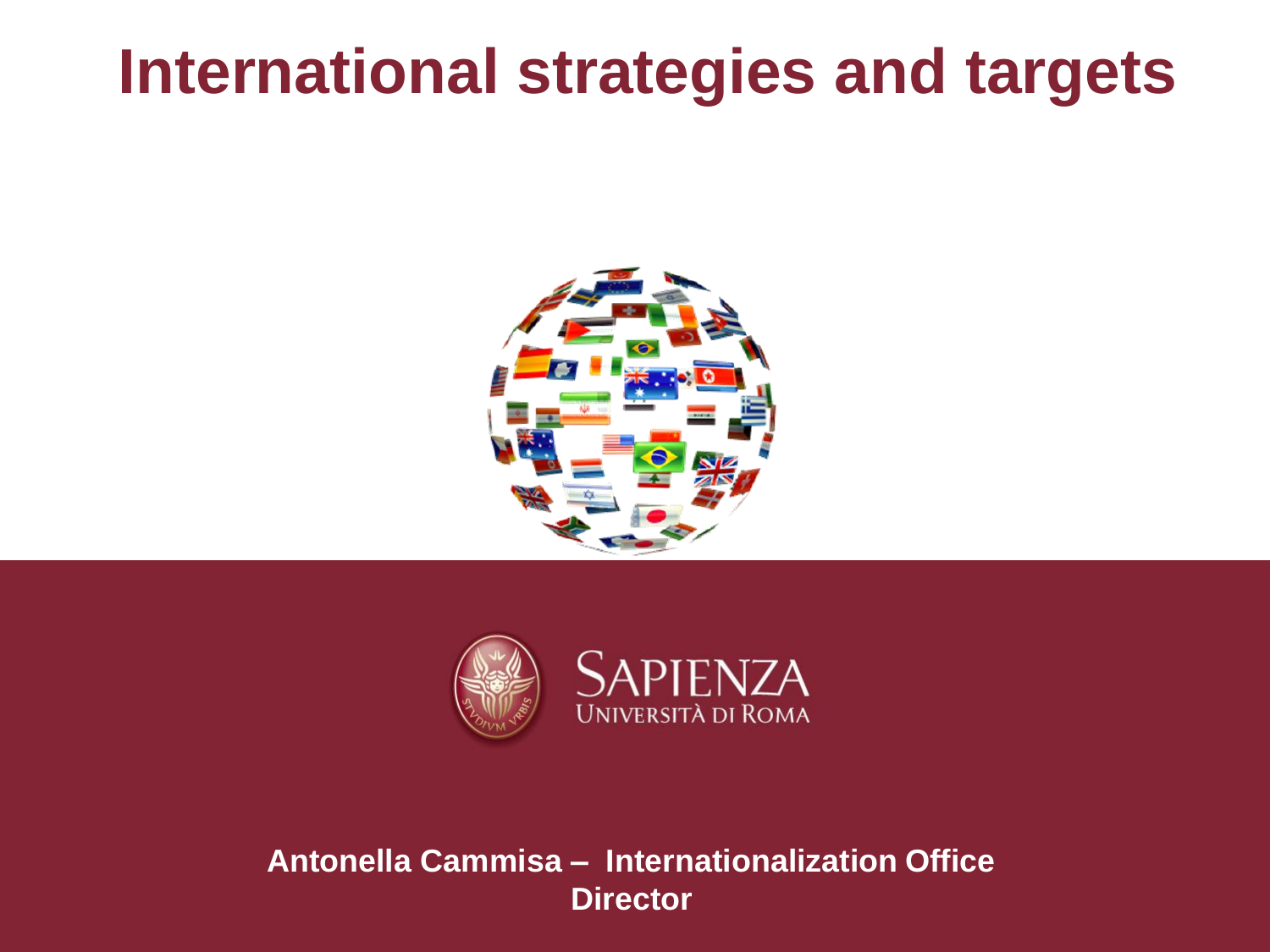### **PLAN, PROGRAMMES AND STRATEGIES**

- **At the Institutional level**
- From 2007 onwards Strategic planning has been set up
- New Plan 2016/2021
- From 2010 onwards Performace plans were set up as well as Yearly Strategic Targets
- **At the National level**:
- 'Three years' Plans of Development
- Share of budget from the Government linked to performance indicators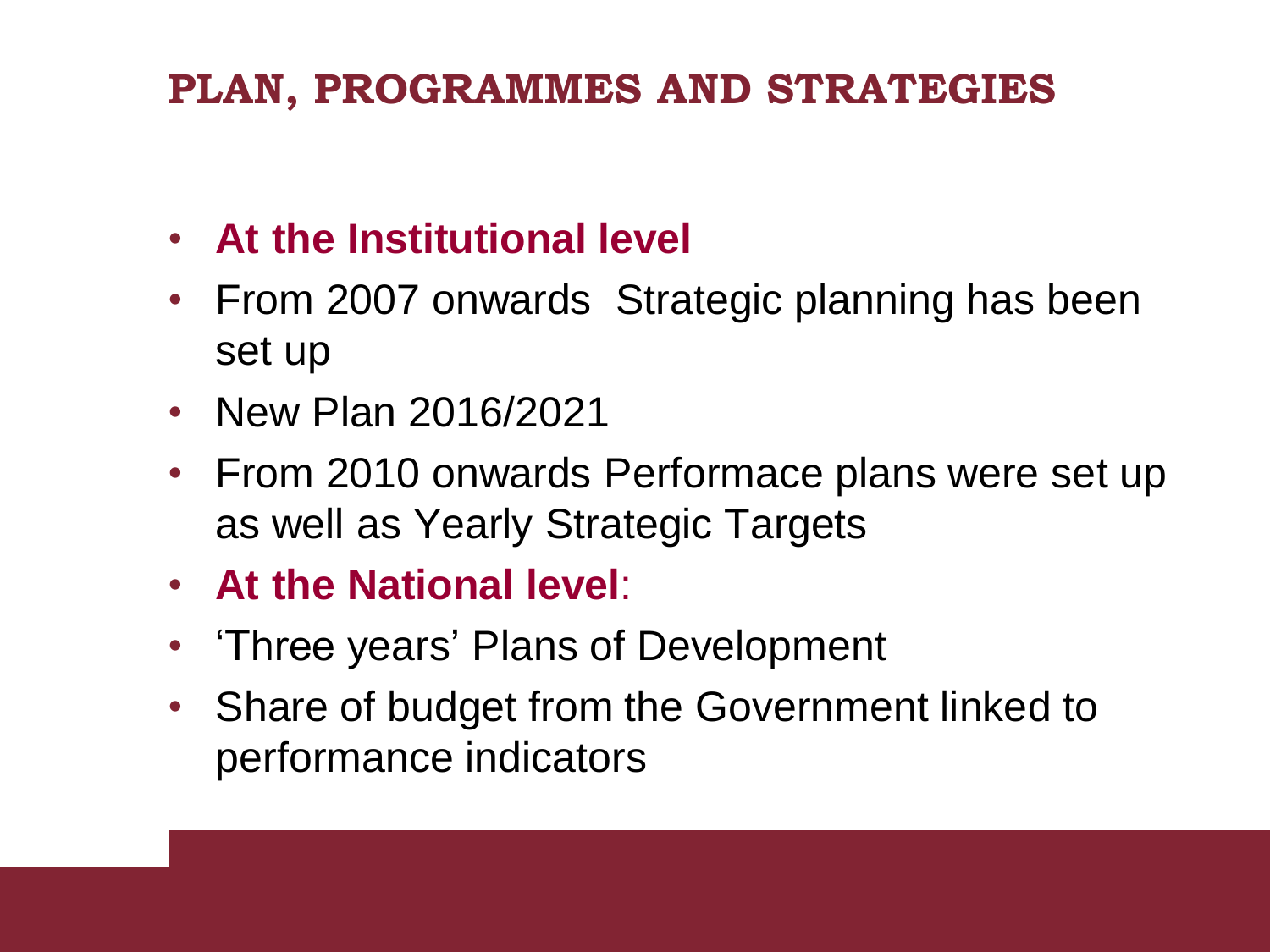### **2007/2015 Strategies**

#### **As per Sapienza Strategic Plan and MIUR three-year plan**

- Attract international professors and researchers
- Increase the number of visiting professors
- Increase the quality and quantity of services offered to international professors and researchers (e.g. International Researcher Guide, International Researcher Card, accommodation services, research visa procedures, etc..)
- Support Sapienza's participation as Host Institution in European funding programmes for international researchers' mobility (e.g. People, ERC, EURAXESS, etc.)
- Promote and give more visibility to international mobility opportunities (through Sapienza's website, special events, etc.)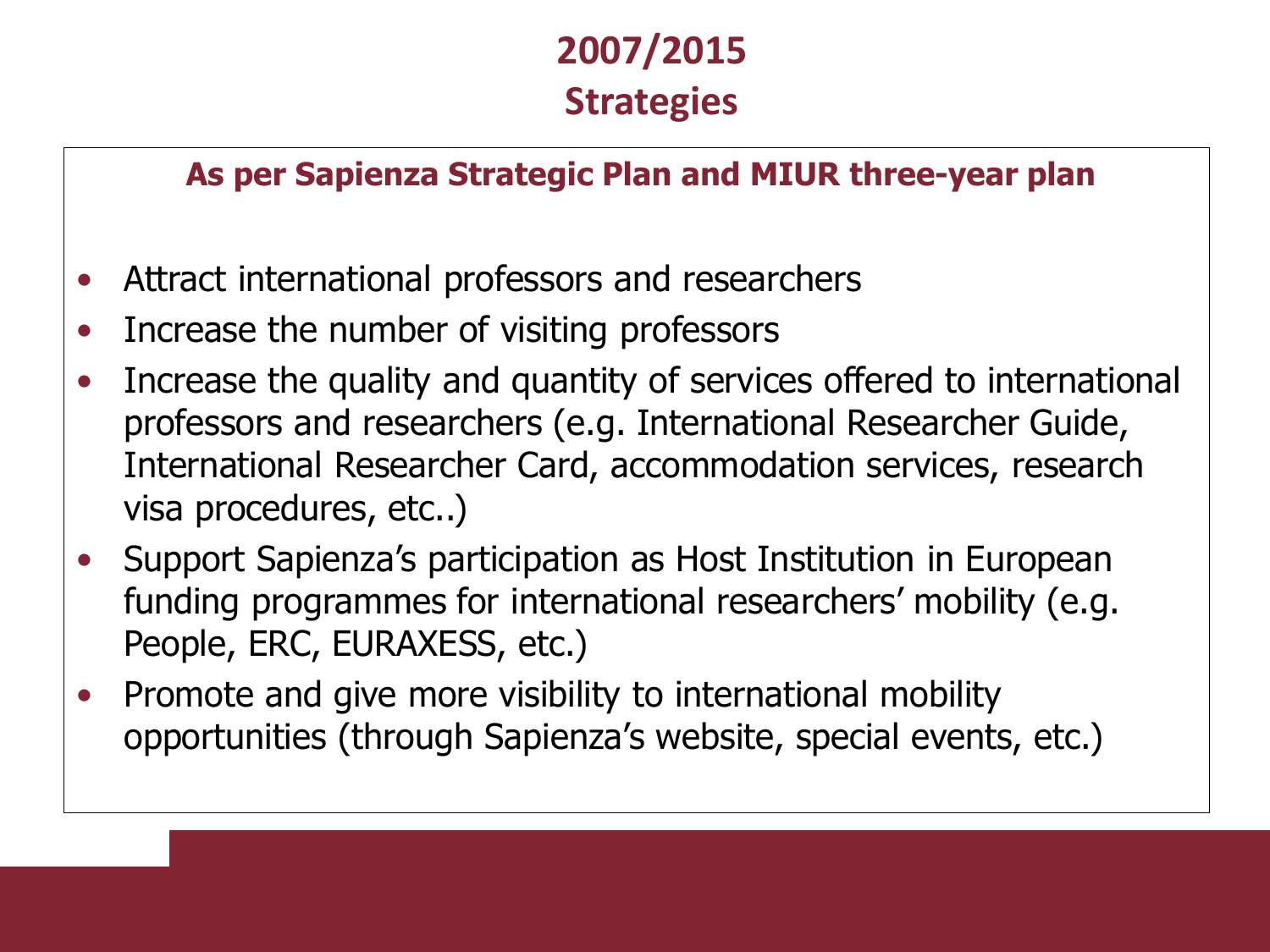#### **International Strategies proposed and approved by the Senate in 2012**

- Increase the number of international students and PhD candidates
- Encourage the recognition of study periods spent abroad by adopting specific measures in University and Faculties Regulations
- Participate in Programmes for international students and PhD candidates, especially for the following regions: Central and Eastern Asia, Middle East and Arabic Countries, Latin America, Eastern Europe
- Simplify enrolment and induction procedures for degree seeking students
- Fix specific tuition fees for scholarship holders and visiting students
- Improve the role of Faculty Erasmus Officers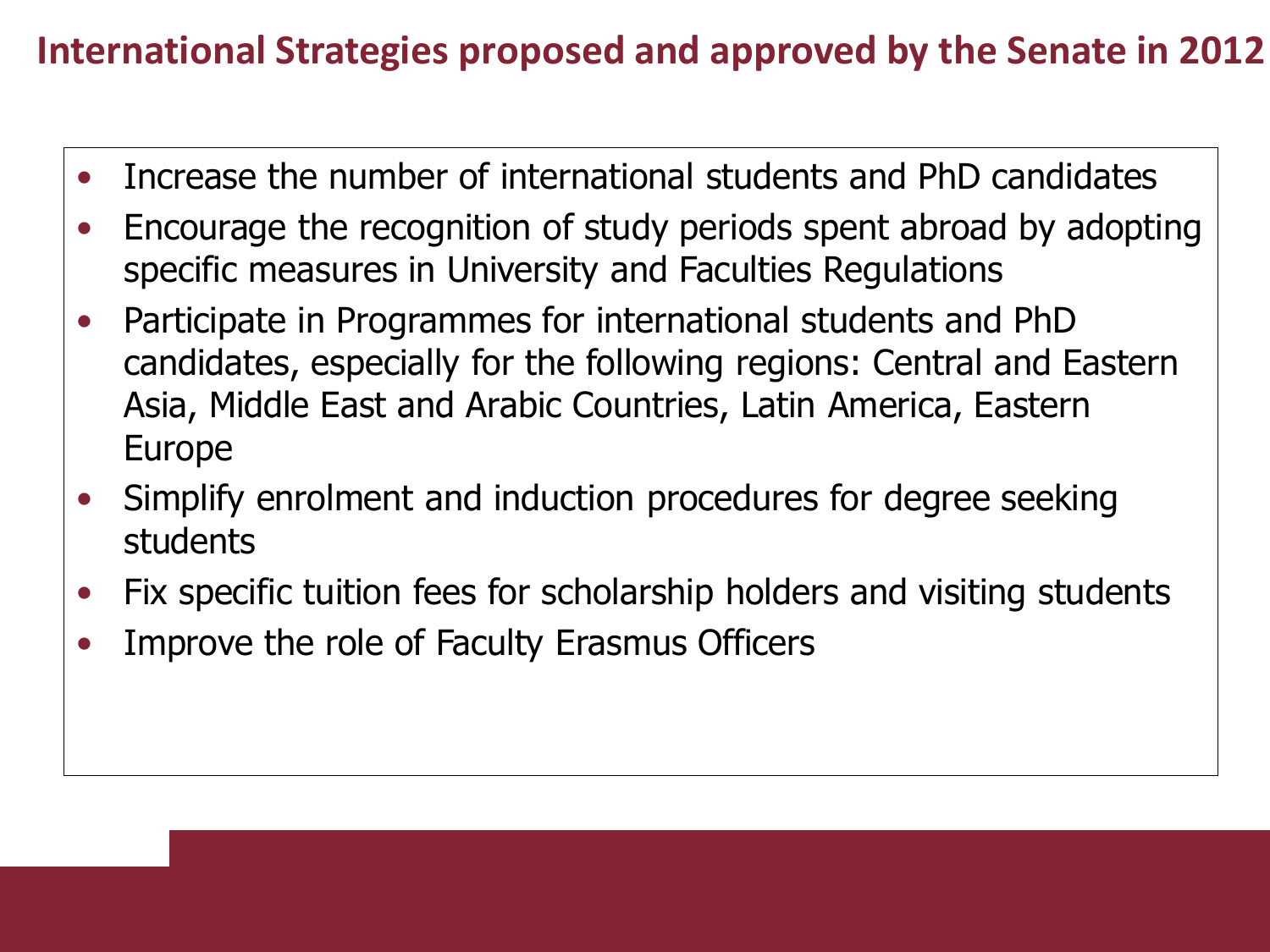- Promote the introduction of 'mobility windows' by the competent Faculty bodies
- Improve students' language skills by recognizing language certificates (e.g. IELTS, TOEFL, etc.) as academic credits
- Integrate course programmes with additional foreign languages linked to new and emerging economies (Chinese, Russian, Arabic, etc.)
- Create at least one degree programme taught in English in each **Faculty**
- Define regions, countries and institutions for strategic and privileged partnerships
- Create an experimental international alumni database.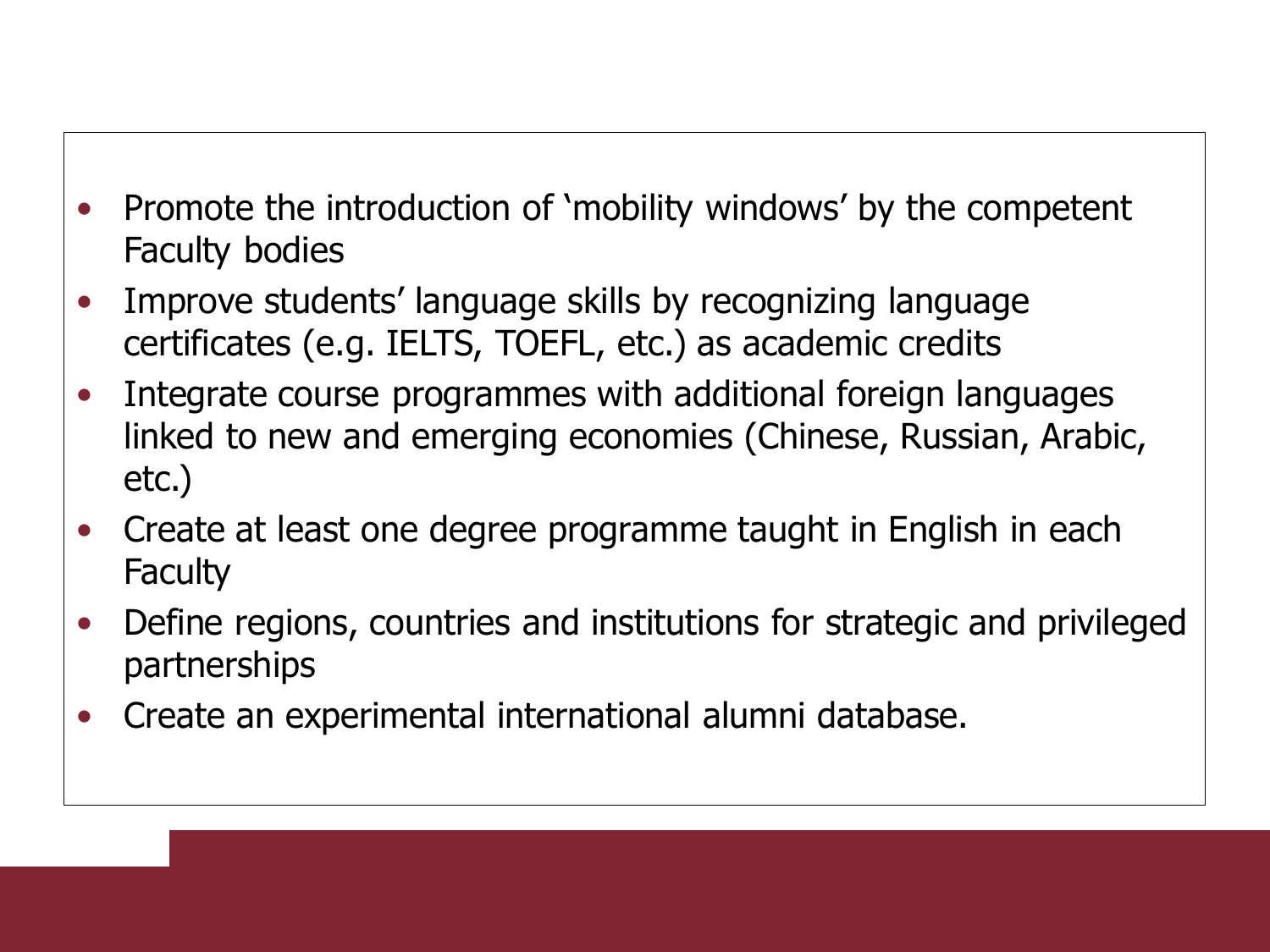## **International Office – Objectives** Sapienza Performance Plan 2013

- Enhance services to attract, welcome, and favour the integration of international staff
- Promote international mobility for study and traineeships
- Promote the University's participation in European and international networks
- Settle a plan aimed at increasing the number of national and international students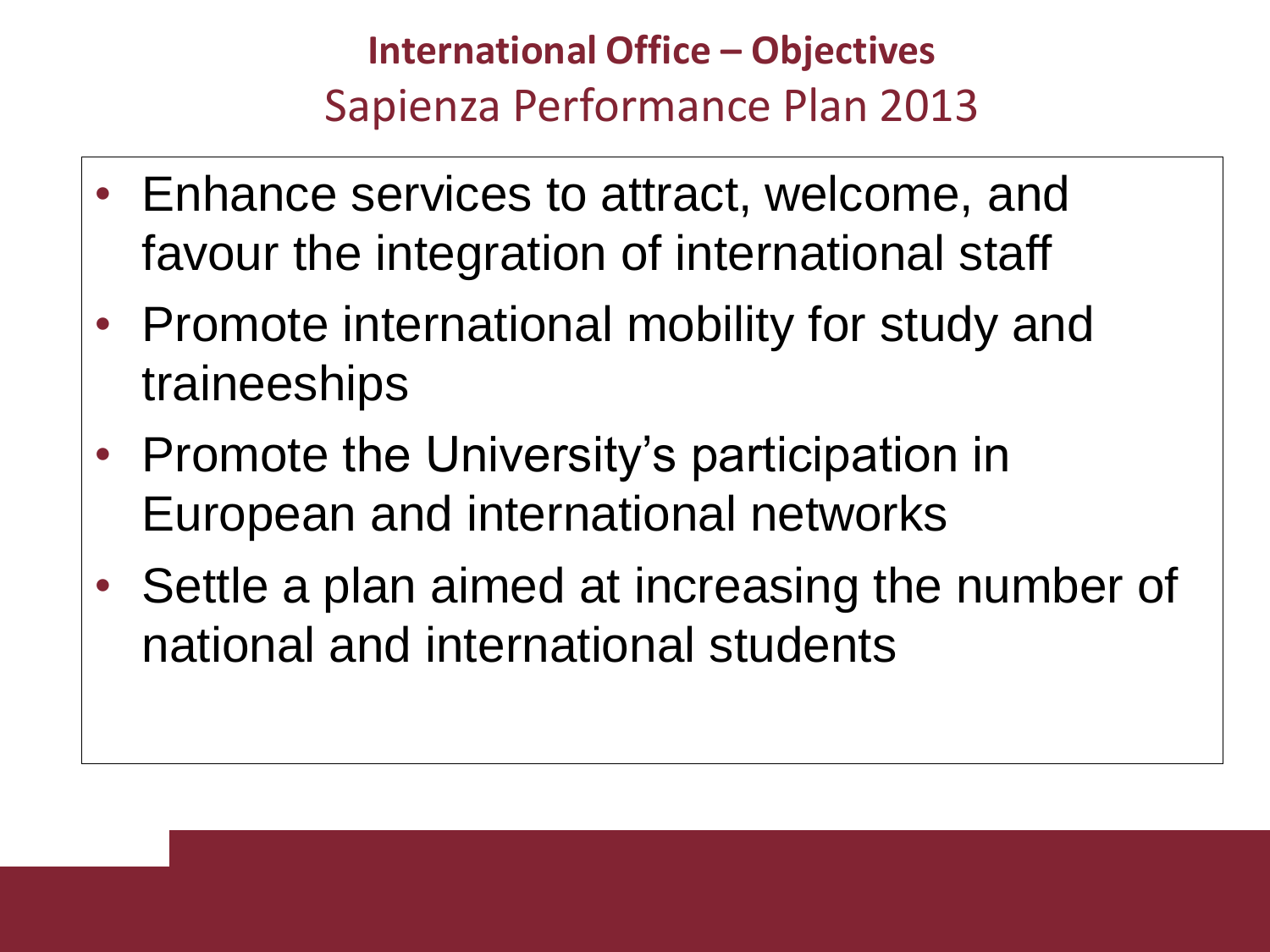## **International Office – Objectives** Sapienza Performance Plan 2014-2016

- Create new initiatives aimed at promoting Sapienza's research activities
- Promote the enrollment of international students
- Enhancement of 1st 2nd and 3rd level degree programmes taught in a foreign language, also in partnership with foreign universities for Joint and Double degrees
- Enhancement of mobility for study and traineeships abroad
- Support new e-learning activities (e.g. Coursera)
- Promote customer satisfaction surveys
- Monitor all cultural activities organized by Sapienza
- Assist in the organization of international cultural events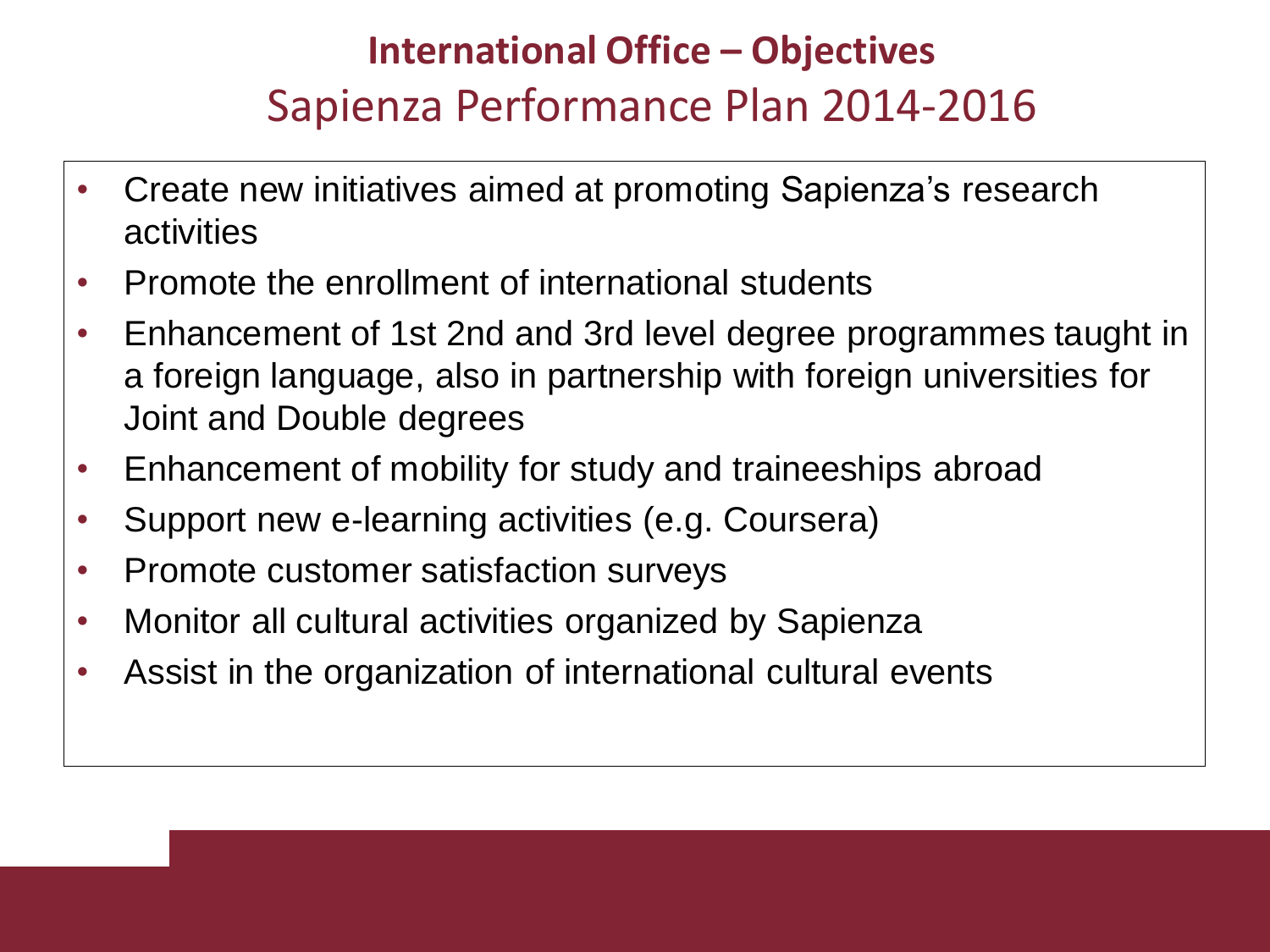## **International Office – Objectives** MIUR Plan 2013-2015

- Recruitment of international scholars and academics
- Attraction of international students
- Enhancement of 1st 2nd and 3rd level degree programmes taught in a foreign language, also in partnership with foreign universities for Joint and Double degrees
- Enhancement of mobility for study and traineeships abroad

- The International Office (along with the other Offices) submitted a three-year plan to the Ministry of Education, University and Research, in accordance with the objectives set by the Ministry itself.
- PLAN 2014/2016 to be set by December 20th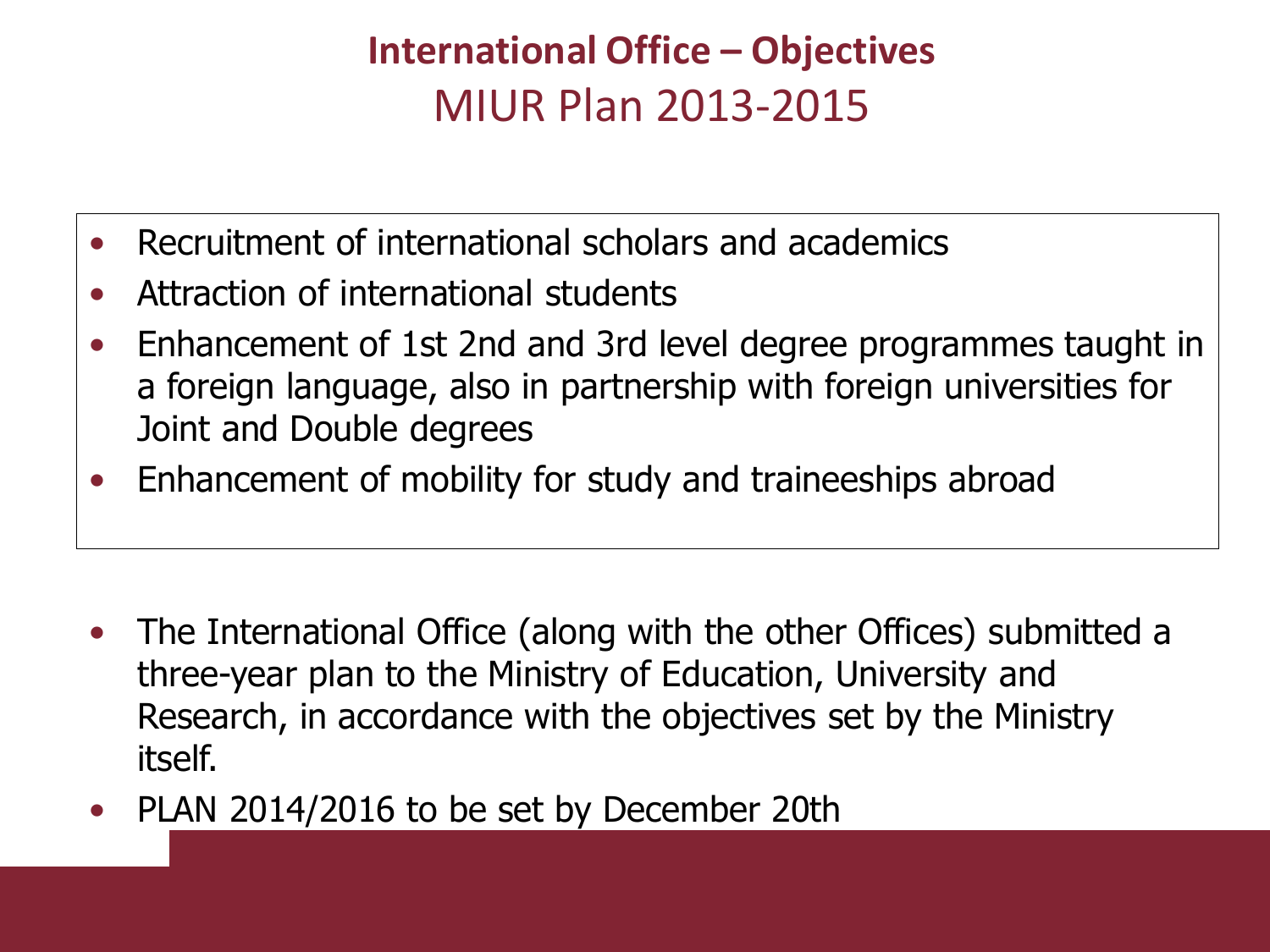# **International Office**  Public funding – Merit-based quotas (2014)

### **Overall budget: €1,215,000,000**

#### **RESEARCH**

- Research assessment: **70% 850,500,000**
- Researchers' profiles: **20% 243,000,000**

#### **ACADEMIC INTERNATIONALIZATION: 10% 121,500,000**

- Number of incoming Erasmus students (a.y. 2012/2013)
- Number of outgoing Erasmus students (a.y. 2012/2013)
- Number of ECTS credits earned abroad by enrolled students that have not exceeded the standard duration of their degrees (a.y. 2012/2013)
- Number of on-time graduates that have earned at least 9 ECTS credits abroad (calendar year 2013)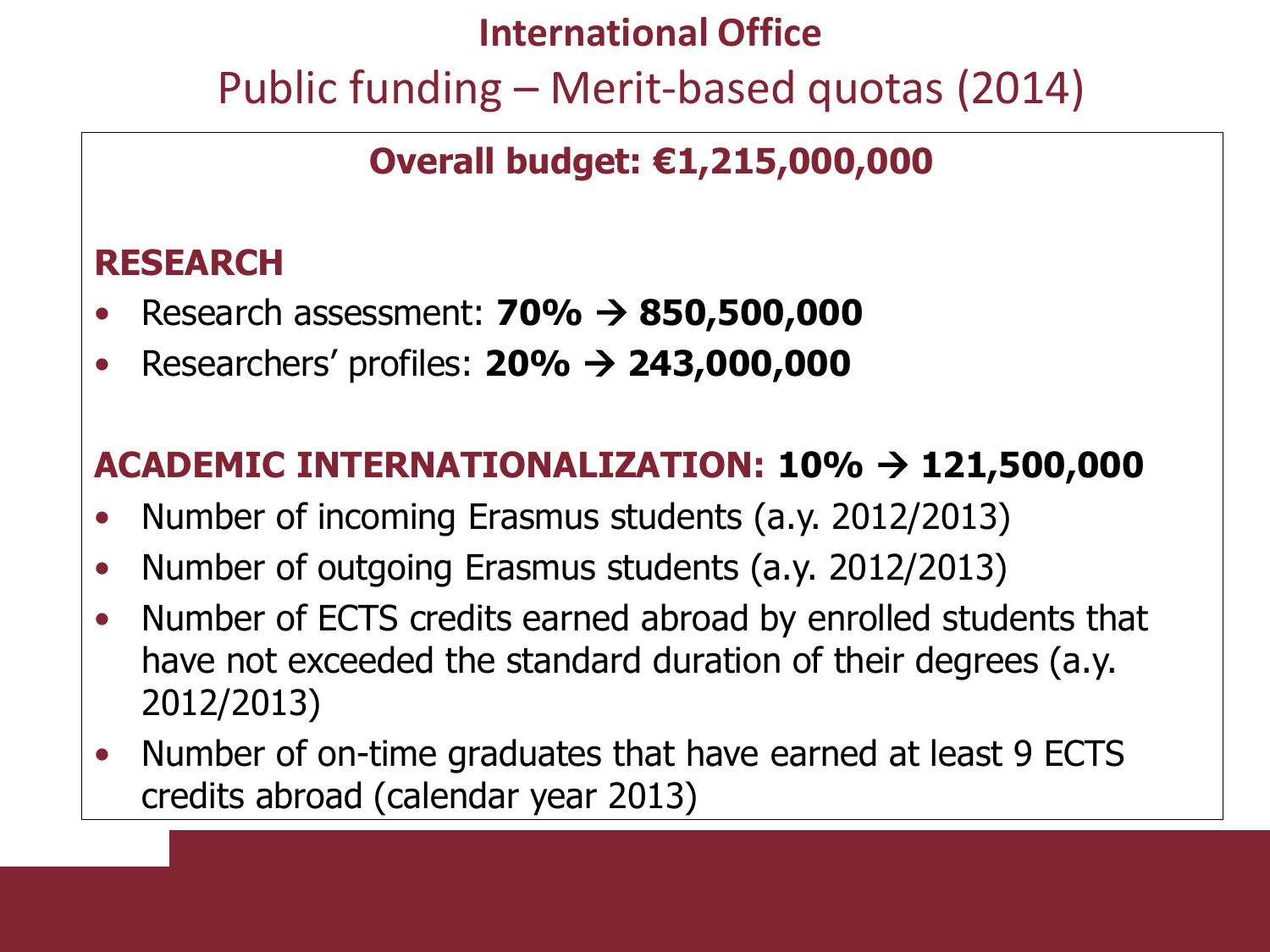### **Sapienza Strategic Plan 2016/ 2021 NEW!**

- To be approved by the Senate and the Board by december 2016
- Based on a SWOT Analysis
- International targets embedded in the Overall strategy, such as
- Improve international 'appealing' towards students and researchers
- Increase english taught and international programs
- Improve language abilities for students and staff
- Increase mobility

According targets that will be set soon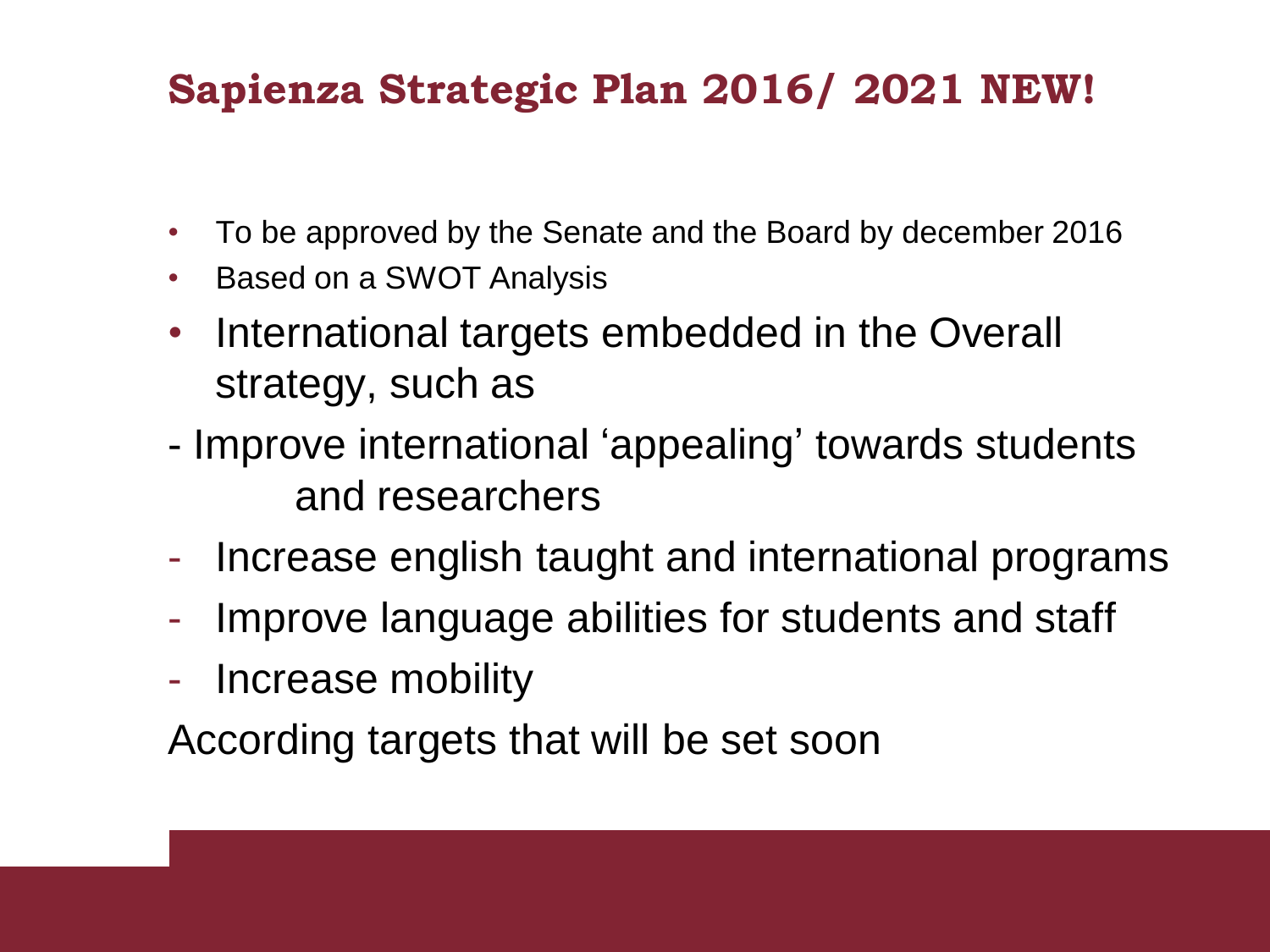### **International Area University Budget 2016**

- International interuniversity cooperation agreements
- Visiting professors (research)
- Visiting professors (teaching)
- Support to English-taught and international programmes
- Support to summer and winter schools
- Co-financing of cooperation aid activities
- Non-EU Scholarships
- Support to Italian language Teaching Assistants in Australia (COASIT)
- Co-financing of traineeships and mobility (Erasmus+)
- Co-financing of institutional initiatives
- Membership and participation in international institutional networks